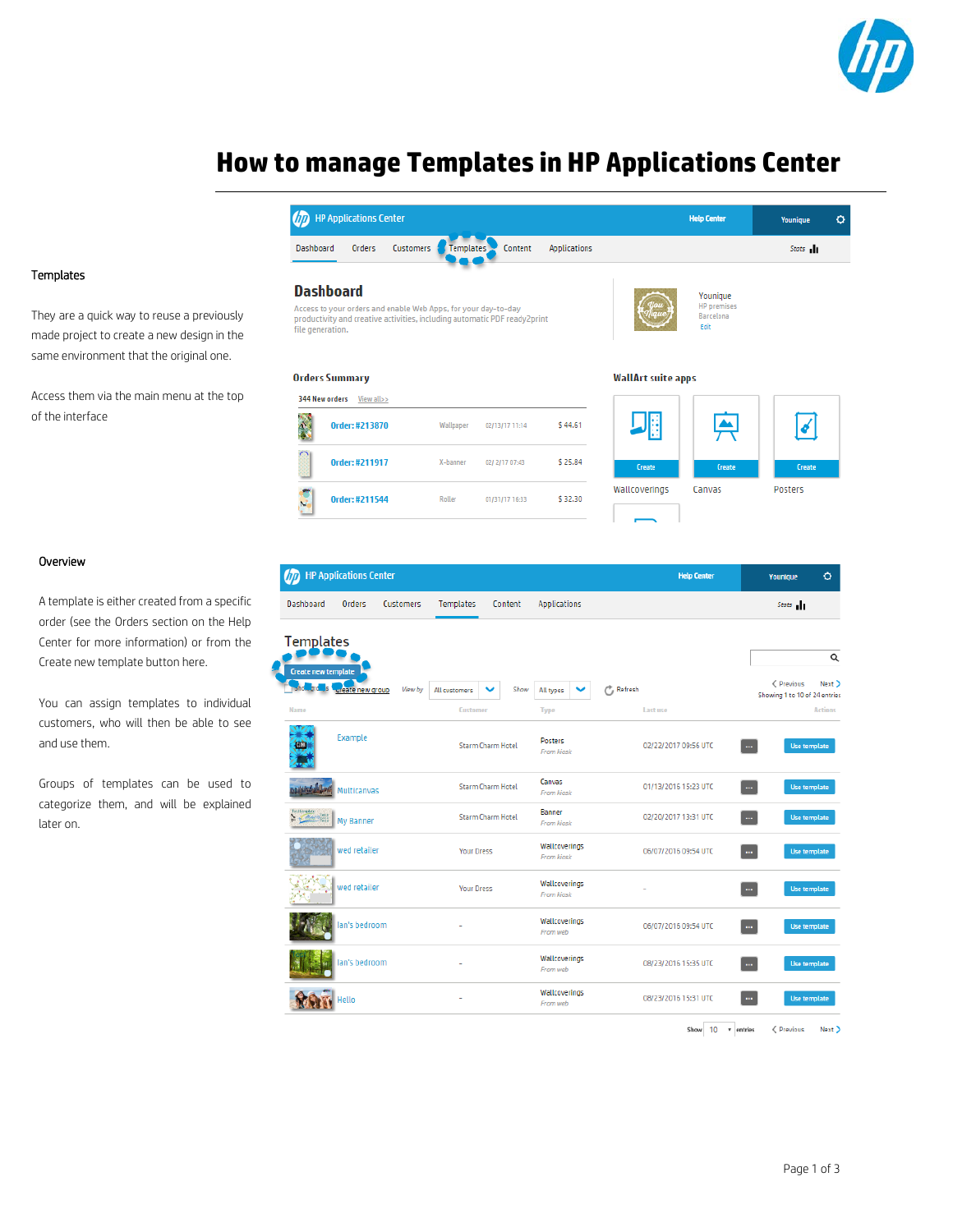## Managing a template

## **Templates**

**Production Settings** 

Clicking the three dots will allow you to:

- View the template
- Edit it
- Update its thumbnail
- Assig it to a group (see about Groups later on)
- Delete it
- Access its settings.

| . <del>.</del><br>Create new template |         |                   |                          |      |                                    |                         | Q                                                     |
|---------------------------------------|---------|-------------------|--------------------------|------|------------------------------------|-------------------------|-------------------------------------------------------|
| Show groups Create new group          | View by | All customers     | $\checkmark$             | Show | All types                          | $\mathcal{C}$ , Refresh | ← Previous<br>Next ><br>Showing 1 to 10 of 24 entries |
| Name                                  |         | Customer          |                          |      | <b>Type</b>                        | Last use                | <b>Actions</b>                                        |
| Example                               |         |                   | <b>Starm Charm Hotel</b> |      | Posters<br><b>From kiosk</b>       | 02/22/2017 09:56 UTC    | Use template<br>View                                  |
| Multicanvas                           |         |                   | Starm Charm Hotel        |      | Canvas<br><b>From kiosk</b>        | 01/13/2016 15:23 UTC    | Edit<br>Update thumbnail                              |
| と <del>、全部</del> 端   My Banner        |         |                   | Starm Charm Hotel        |      | Banner<br><b>From kiosk</b>        | 02/20/2017 13:31 UTC    | Assign to a group<br>×<br><b>Delete</b>               |
| wed retailer                          |         | <b>Your Dress</b> |                          |      | Wallcoverings<br><b>From kiosk</b> | 06/07/2016 09:54 UTC    | Settings                                              |
| wed retailer                          |         | <b>Your Dress</b> |                          |      | Wallcoverings<br><b>From kiosk</b> |                         | <b>Use template</b>                                   |
| lan's bedroom                         |         |                   |                          |      | Wallcoverings<br>From web          | 06/07/2016 09:54 UTC    | Use template<br>$\ddotsc$                             |
| lan's bedroom                         |         |                   |                          |      | Wallcoverings<br>From web          | 08/23/2016 15:35 UTC    | Use template<br>$\mathbf{u}$                          |
| <b>Jello</b>                          |         |                   |                          |      | Wallcoverings<br>From web          | 08/23/2016 15:31 UTC    | Use template<br>$\mathbf{m}$                          |
|                                       |         |                   |                          |      |                                    | Show<br>10              | < Previous<br>Next<br>* entries                       |

| <b>OD</b> HP Applications Center |        |           |  |                                | <b>Help Center</b> |
|----------------------------------|--------|-----------|--|--------------------------------|--------------------|
| Dashboard                        | Orders | Customers |  | Templates Content Applications |                    |

# Template settings

Those include:

- Name
- Space (see Groups)
- Trim lines • Footer
- Other production settings specific for that application

Here you will also find the external link using that template.

|       | <b>Production Settings</b>            |                                                                                    |              |             |                                                                                                                                                                                                    |
|-------|---------------------------------------|------------------------------------------------------------------------------------|--------------|-------------|----------------------------------------------------------------------------------------------------------------------------------------------------------------------------------------------------|
|       | Name *<br>Space                       | Example<br>$London -$                                                              |              |             | URL to create new project from this template via external<br>link<br>https://designer.hpwallart.com/younique/templates/b0e5<br>890b-d322-23ac-c3d8-dc06de358ece/new_project?<br>external_link=true |
| < for | <b>Trim lines</b>                     | O None<br>$\bigcirc$ Ordinary $\bigcirc$<br>◯ Fotoba ①                             |              |             | <b>TERRES</b><br><b>ART</b>                                                                                                                                                                        |
|       | <b>Bleed (in centimeters)</b> $\odot$ | Left and Right<br>0.0                                                              | $\checkmark$ |             |                                                                                                                                                                                                    |
|       | <b>Footer type</b>                    | $\bigcirc$ Large $\bigcirc$<br>$\bigcirc$ Small $\bigcirc$<br>◯ No footer <b>①</b> |              |             |                                                                                                                                                                                                    |
|       | $*$ = Required field                  |                                                                                    | Cancel       | <b>Save</b> |                                                                                                                                                                                                    |

#### Page 2 of 3